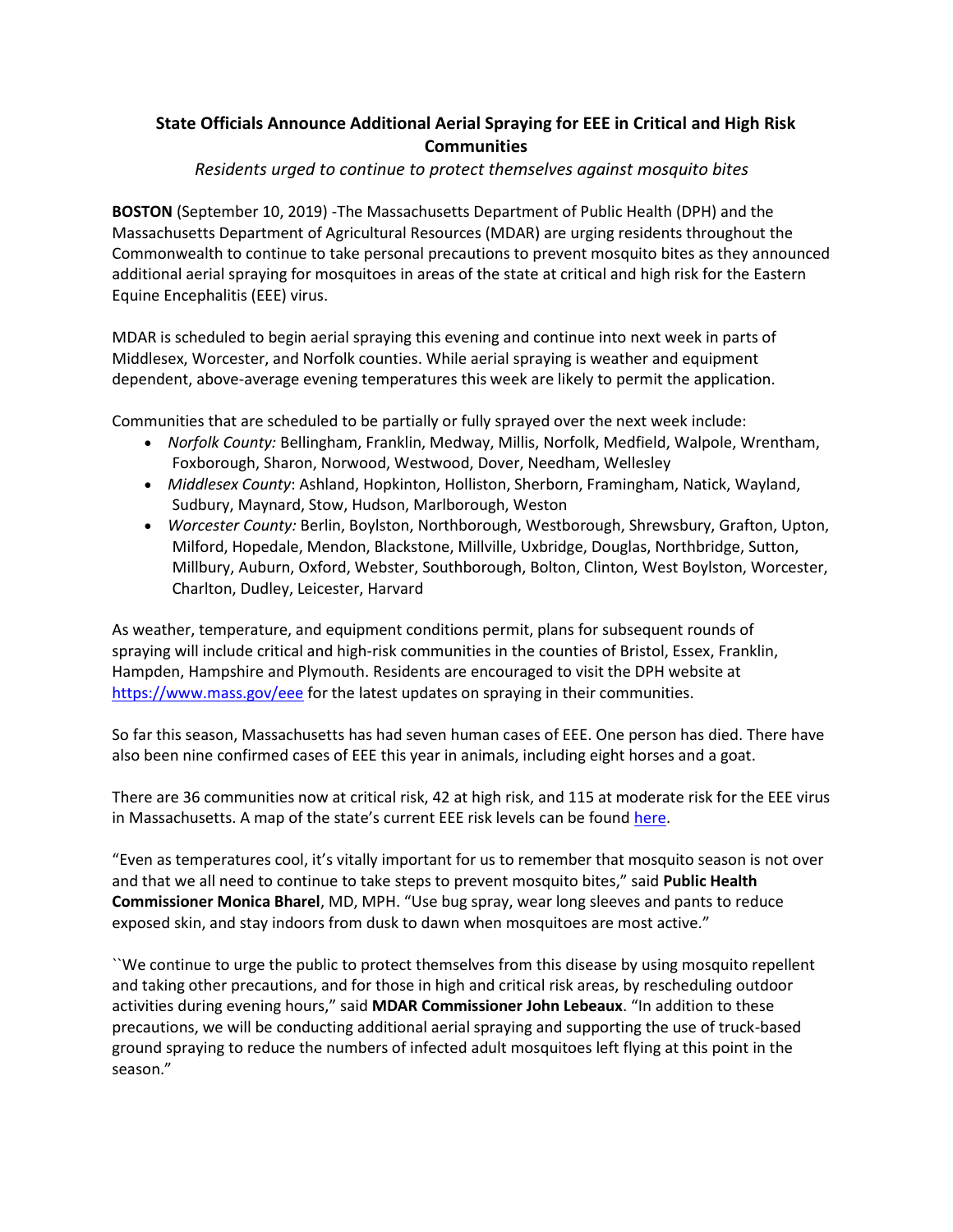Additionally, MDAR reminds horse owners to promptly vaccinate their horses to ensure proper protection from EEE. If your horse was already vaccinated this year, MDAR advises checking with your veterinarian about a booster. Previously vaccinated horses may quickly respond to a booster vaccine and readily develop protective antibody. Horses of unknown vaccination status should receive two vaccines the first year. Foals should be vaccinated as soon as they are old enough (3-4 months of age) and need a second booster vaccine for adequate protection.

Last month, MDAR conducted aerial mosquito spraying in parts of Bristol, Plymouth, Middlesex, and Worcester counties to help reduce the public health risk. Meanwhile local communities are continuing truck-mounted ground spraying for mosquitoes. Spraying for mosquitoes does not eliminate the risk of EEE transmission and the public is asked to continue to follow personal protection practices.

Residents can learn more about EEE and ways to protect themselves on DPH's website [here.](https://urldefense.proofpoint.com/v2/url?u=https-3A__www.mass.gov_mosquito-2Dborne-2Ddiseases&d=DwMFAg&c=euGZstcaTDllvimEN8b7jXrwqOf-v5A_CdpgnVfiiMM&r=ojazk91tgiorPPK2dLoR7ZO4x6O9YCCc0EuTvYX8O3s&m=10-oUzqGlS4024Z47gzrsNat4hjqltKD2Ex6Oi2sQN4&s=qZs4CUuhBlqQQ5exXD8h0FLwYZ1Z678jMJn-AgioD7s&e=)

EEE is a rare but serious and potentially fatal disease that can affect people of all ages. EEE occurs sporadically in Massachusetts with the most recent outbreak years occurring from 2004-2006 and 2010- 2012. There were 22 human cases of EEE infection during those two outbreak periods with 14 cases occurring among residents of Bristol and Plymouth counties.

EEE virus has been found in 400 mosquito samples this year, many of them from species of mosquitoes capable of spreading the virus to people.

People have an important role to play in protecting themselves and their loved ones from illnesses caused by mosquitoes:

### **Avoid Mosquito Bites**

Apply Insect Repellent when Outdoors. Use a repellent with an EPA-registered ingredient (DEET (N, Ndiethyl-m-toluamide), permethrin, picaridin (KBR 3023), oil of lemon eucalyptus [p-methane 3, 8-diol (PMD)] or IR3535) according to the instructions on the product label. DEET products should not be used on infants under two months of age and should be used in concentrations of 30% or less on older children. Oil of lemon eucalyptus should not be used on children under three years of age.

### **Be Aware of Peak Mosquito Hours**

The hours from dusk to dawn are peak biting times for many mosquitoes. Consider rescheduling outdoor activities that occur during evening or early morning in areas of high risk.

### **Clothing Can Help Reduce Mosquito Bites**

Wearing long-sleeves, long pants and socks when outdoors will help keep mosquitoes away from your skin.

### **Mosquito-Proof Your Home**

Drain Standing Water. Mosquitoes lay their eggs in standing water. Limit the number of places around your home for mosquitoes to breed by draining or discarding items that hold water. Check rain gutters and drains. Empty unused flowerpots and wading pools and change the water in birdbaths frequently. Install or Repair Screens. Keep mosquitoes outside by having tightly-fitting screens on all of your windows and doors.

### **Protect Your Animals**